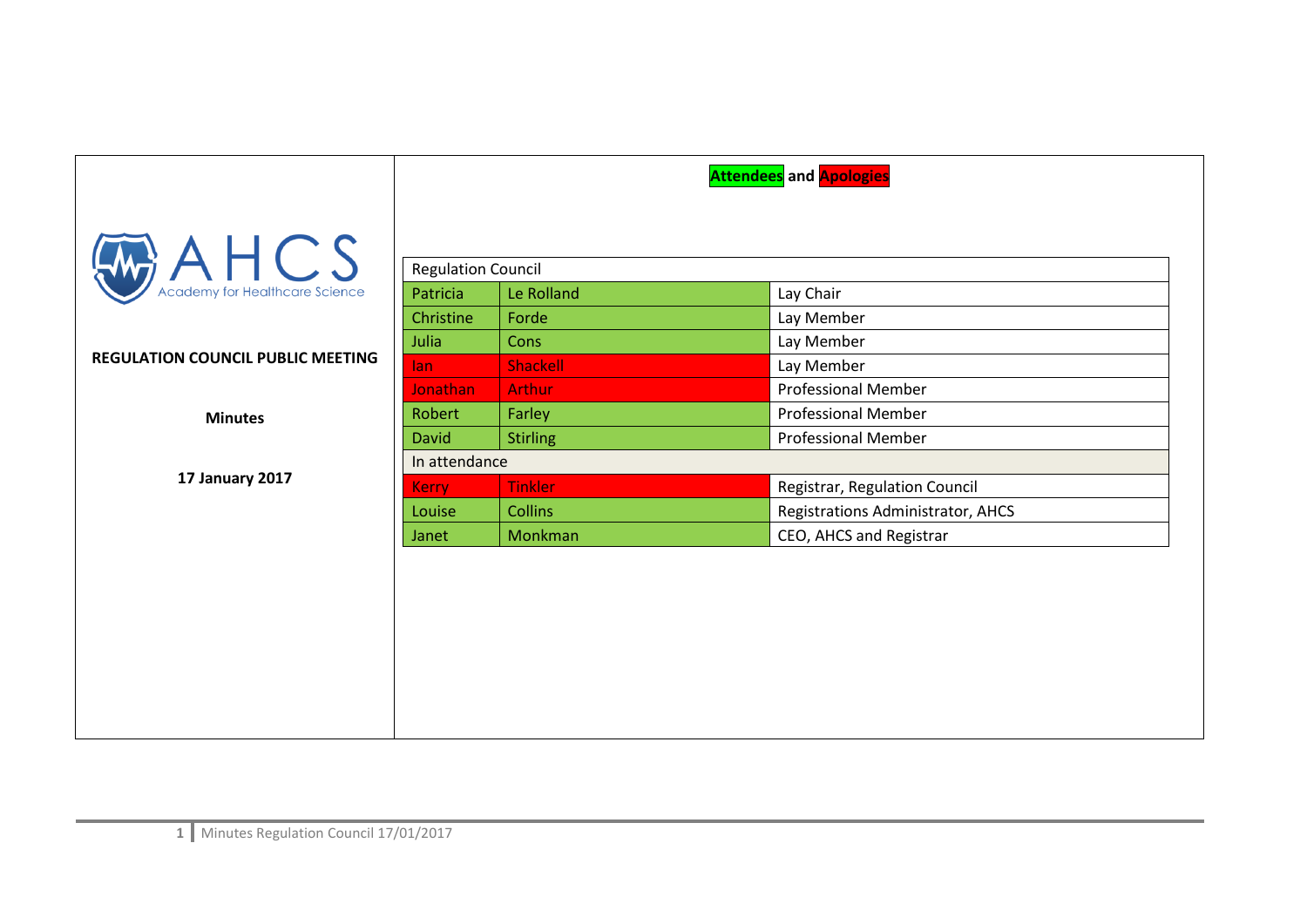## **Key Discussion Points and Actions**

| No. | <b>Subject</b>                          | <b>Minutes/Action</b>                                                                                                                                                                                                                                                                                                                                                                                                                                                                                                                                                                                                                                                                                                                                                                                                                                                                                                                                                                                                                                                                                                                            | Owner     | <b>Action / Due</b> |
|-----|-----------------------------------------|--------------------------------------------------------------------------------------------------------------------------------------------------------------------------------------------------------------------------------------------------------------------------------------------------------------------------------------------------------------------------------------------------------------------------------------------------------------------------------------------------------------------------------------------------------------------------------------------------------------------------------------------------------------------------------------------------------------------------------------------------------------------------------------------------------------------------------------------------------------------------------------------------------------------------------------------------------------------------------------------------------------------------------------------------------------------------------------------------------------------------------------------------|-----------|---------------------|
| 1.  | Welcome and<br>Apologies                | The Chair welcomed Regulation Council members and the AHCS Chief Executive Officer.<br>Two apologies were received in advance of the meeting, one professional member informed<br>the Chair that they had stepped down due to additional work commitments.<br>The Chair also advised the Regulation Council that Dr Tinkler had resigned from the Academy<br>and would be leaving in February.<br>The Regulation Council Chair on behalf of the Regulation Council thanked the Registrar for<br>her support which had been most valuable, expressing how much she would be missed.<br>The Chair advised that following discussions with the Chair of AHCS that the CEO would take<br>on the registrar role to provide continuity. This would happen with immediate effect, legal<br>advice had been sought and it was discussed with PSA to ensure that this approach would be<br>acceptable. There would be a Head of Registration services post to work alongside the<br>registrar.<br>Regulation Council Members will be asked to assist with reviewing both CEO/Registrars job<br>description and that of the Head of Registration services. |           |                     |
|     |                                         | Action: Circulate the new draft job specifications to Regulation Council members for their<br>comments.                                                                                                                                                                                                                                                                                                                                                                                                                                                                                                                                                                                                                                                                                                                                                                                                                                                                                                                                                                                                                                          | Registrar | 28 February<br>2017 |
| 2.  | Declarations of<br>Interest             | The Regulation Council were informed of one new declaration of interest, this was from a<br>member declaring that should there be any discussions around Glasgow Caledonian, that<br>they would need to refrain from the meeting due to them being in direct discussions with<br>Glasgow Caledonian. There were no other changes.                                                                                                                                                                                                                                                                                                                                                                                                                                                                                                                                                                                                                                                                                                                                                                                                                |           |                     |
| 3.  | Minutes of the<br>meeting of 11 October | The Chair asked whether the minutes were a true reflection of October's meeting. All<br>agreed that the minutes were a true reflection. Nil changes were recorded.                                                                                                                                                                                                                                                                                                                                                                                                                                                                                                                                                                                                                                                                                                                                                                                                                                                                                                                                                                               |           |                     |

**2** Minutes Regulation Council 17/01/2017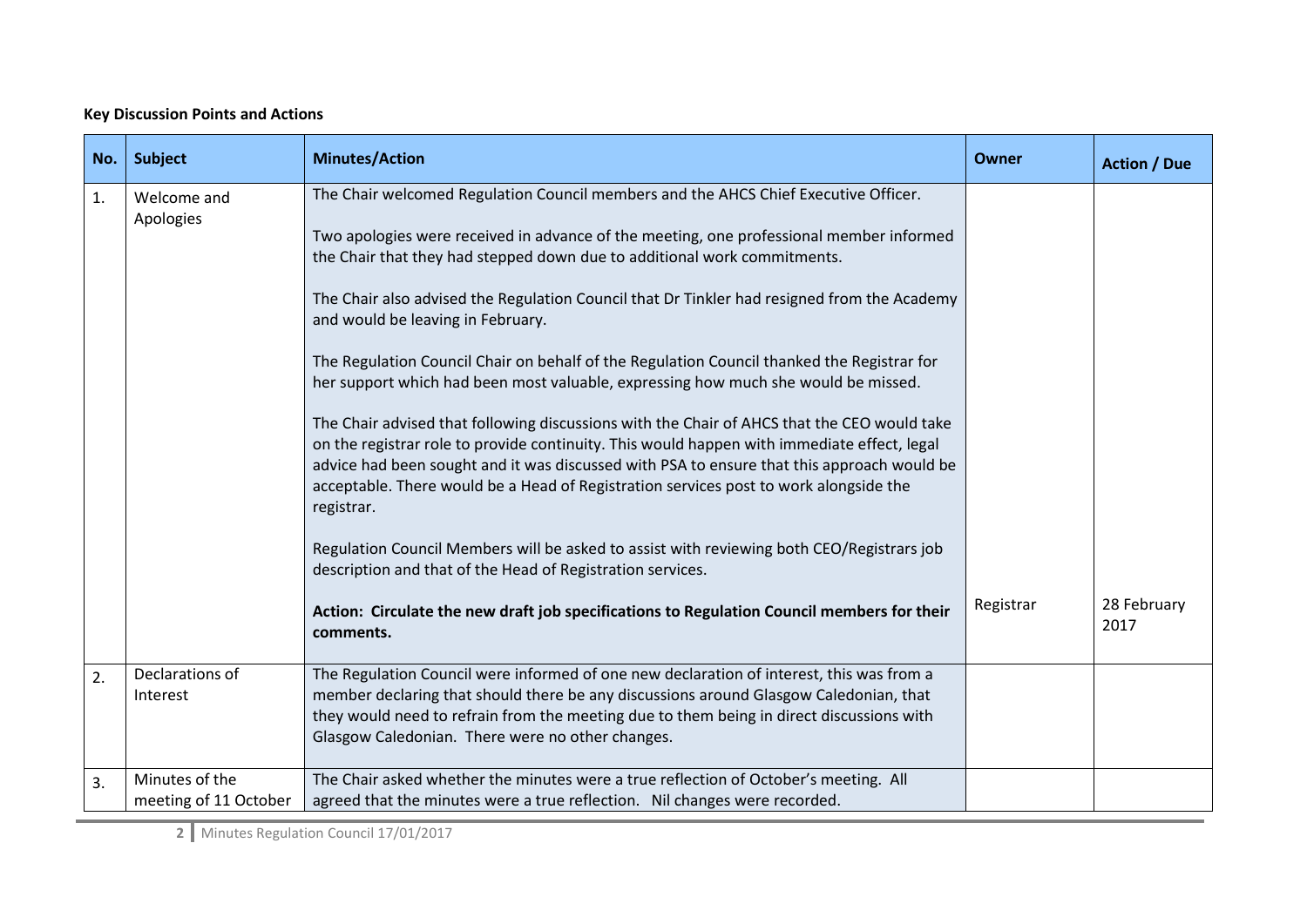| 2016                                                   | The action log was discussed in detail and updated accordingly.                                                                                                                                                                                                                                                                                                                                                                                                                                                                                                                                                                                                                                                                                                 |           |          |
|--------------------------------------------------------|-----------------------------------------------------------------------------------------------------------------------------------------------------------------------------------------------------------------------------------------------------------------------------------------------------------------------------------------------------------------------------------------------------------------------------------------------------------------------------------------------------------------------------------------------------------------------------------------------------------------------------------------------------------------------------------------------------------------------------------------------------------------|-----------|----------|
| Action Log of the<br>meeting of the 11<br>October 2016 | Action No. 5: Action Log of the meeting of the 14 June 2016, Chair to feedback regarding<br>the Scotland Regulation meeting.                                                                                                                                                                                                                                                                                                                                                                                                                                                                                                                                                                                                                                    | Chair     | Complete |
|                                                        | The Chair informed members that a document would be circulated, which would be of<br>interest to them. The SSSC (Scottish Social Services Council) have written about their<br>approach to fitness to practice cases, as they deal with many cases. They explain how they<br>impose sanctions by gaining their registrants' consent; this approach has significantly<br>decreased the need for conducting disciplinary hearings. The SSSC (Scottish Social Services<br>Council) Fitness to Practise information can be accessed here<br>http://www.sssc.uk.com/fitness-to-practise<br>In addition to this the Chair would circulate an article named 'HCPC the history of it' written<br>by Dr Anna van der Gaag to members which would be of interest to them. |           |          |
|                                                        | Action: The SSSC (Scottish Social Services Council) Fitness to Practise information can be<br>accessed here http://www.sssc.uk.com/fitness-to-practise                                                                                                                                                                                                                                                                                                                                                                                                                                                                                                                                                                                                          | Registrar | Complete |
|                                                        | Action: The 'HCPC the history of it' written by Dr Anna van der Gaag can be found here.<br>http://hpc-uk.org/publications/research/index.asp?id=                                                                                                                                                                                                                                                                                                                                                                                                                                                                                                                                                                                                                | Chair     | Complete |
| Actions and matters<br>arising                         | a) CPD standards review<br>The Chair informed members that this would be discussed during agenda item<br>6 'Registrar's report'.                                                                                                                                                                                                                                                                                                                                                                                                                                                                                                                                                                                                                                |           |          |
|                                                        | <b>Alumni and suspensions</b><br>b)<br>It was explained that any registrants who do not continue their registration due to a<br>change of circumstances, e.g. career change or retirement, will be asked if AHCS can<br>continue to maintain contact with them as AHCS should be introducing an Alumni in<br>the near future.                                                                                                                                                                                                                                                                                                                                                                                                                                   |           |          |
|                                                        | CSO - Leadership Group<br>C)                                                                                                                                                                                                                                                                                                                                                                                                                                                                                                                                                                                                                                                                                                                                    |           |          |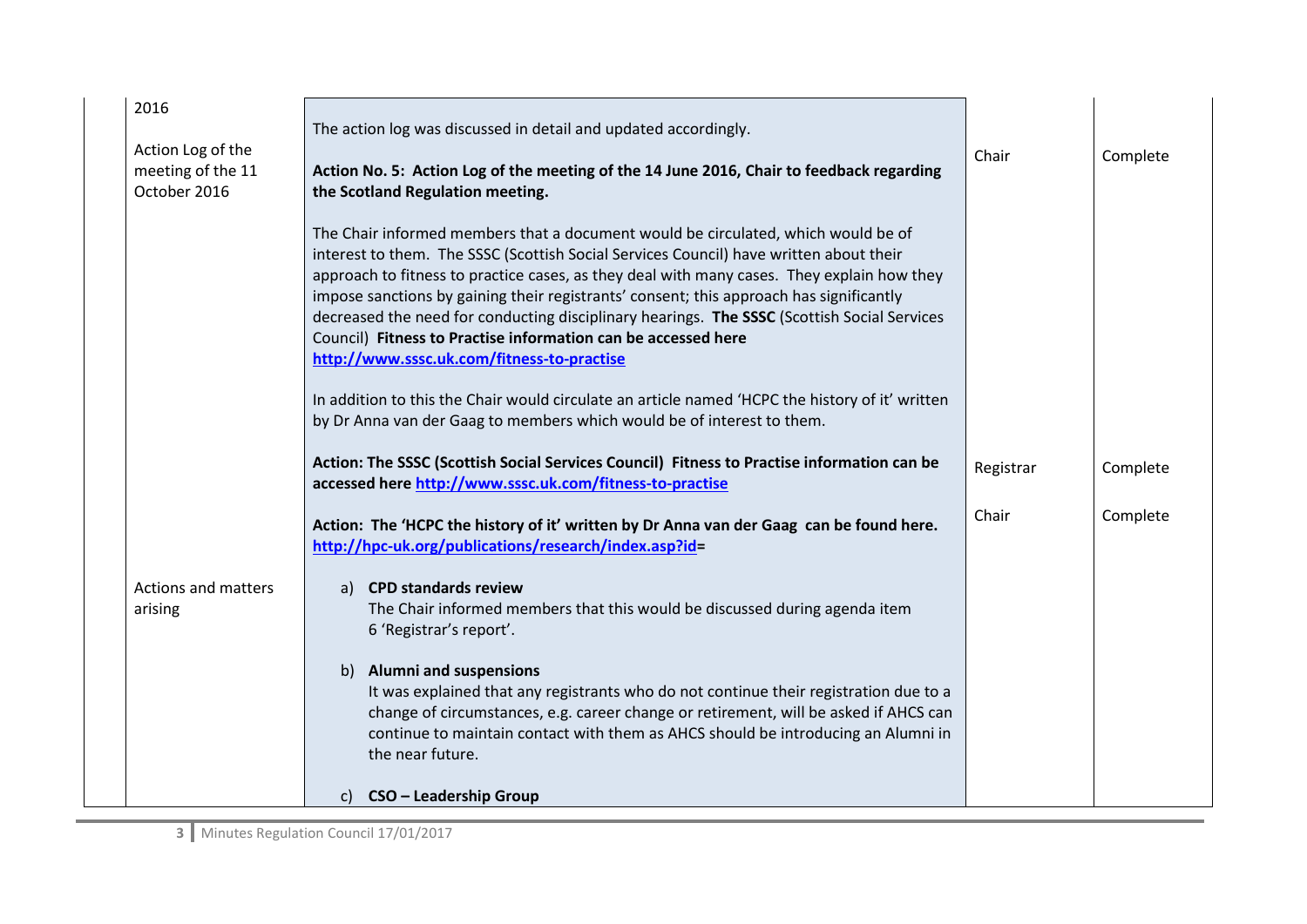|                |                                | The AHCS President is a member of the Chief Scientific Office Leadership Group and<br>meets with them on a regular basis. As a result the AHCS have been invited to<br>present in a looped video at the forthcoming Chief Scientific Officers annual<br>conference and awards dinner. This is potentially a great opportunity for the AHCS<br>Regulation Council to promote their registers and regulation. There have been some<br>ideas put forward for the video e.g. conversations with registrants. |                                 |             |
|----------------|--------------------------------|----------------------------------------------------------------------------------------------------------------------------------------------------------------------------------------------------------------------------------------------------------------------------------------------------------------------------------------------------------------------------------------------------------------------------------------------------------------------------------------------------------|---------------------------------|-------------|
|                |                                | Action: Contact SCSP Planning team and see what's possible and aim to get<br>something into the digital information loops.                                                                                                                                                                                                                                                                                                                                                                               | <b>Registrar (AHCS</b><br>Link) | 28 February |
|                |                                | Regulation Council members will also be given the opportunity to attend the Chief<br>Scientific Officer's annual conference and healthcare science awards held on the 6-7<br>March 2017. Regulation Council members interested in attending this event should<br>register their interest directly with the Chair.                                                                                                                                                                                        |                                 |             |
|                |                                | Action: Circulate the conference details to Regulation Council members to enable<br>them to register their interest. Regulation Council members should also be made<br>aware that the event is very science focussed. Details to the conference can be<br>found here https://www.nshcs.hee.nhs.uk/events/item/287-cso-annual-conference-<br>2017-registration-now-open                                                                                                                                   | Registrar                       | Complete    |
| $\overline{4}$ | Membership<br>"Representation" | The Chair advised that it is important that the Regulation Council ensure that UK<br>"representation" is maintained and that they should expand on membership, particularly<br>with the current membership changes announced today.                                                                                                                                                                                                                                                                      |                                 |             |
|                |                                | The Regulation Council may also wish to rethink their role, possibly working with other<br>organisations. The Regulation Council will be recruiting one member and potentially an<br>additional person.                                                                                                                                                                                                                                                                                                  |                                 |             |
|                |                                | It was also recognised that a Lay majority is required and that experienced members of<br>council are retained. There may be potential to utilise some of the current AHCS Chair Lay<br>Assessors who may be interested in becoming a Regulation Council Member.                                                                                                                                                                                                                                         |                                 |             |
|                |                                | Action: AHCS will review the skills of existing Lay Chair Assessors in addition to external                                                                                                                                                                                                                                                                                                                                                                                                              | Registrar /                     | Before next |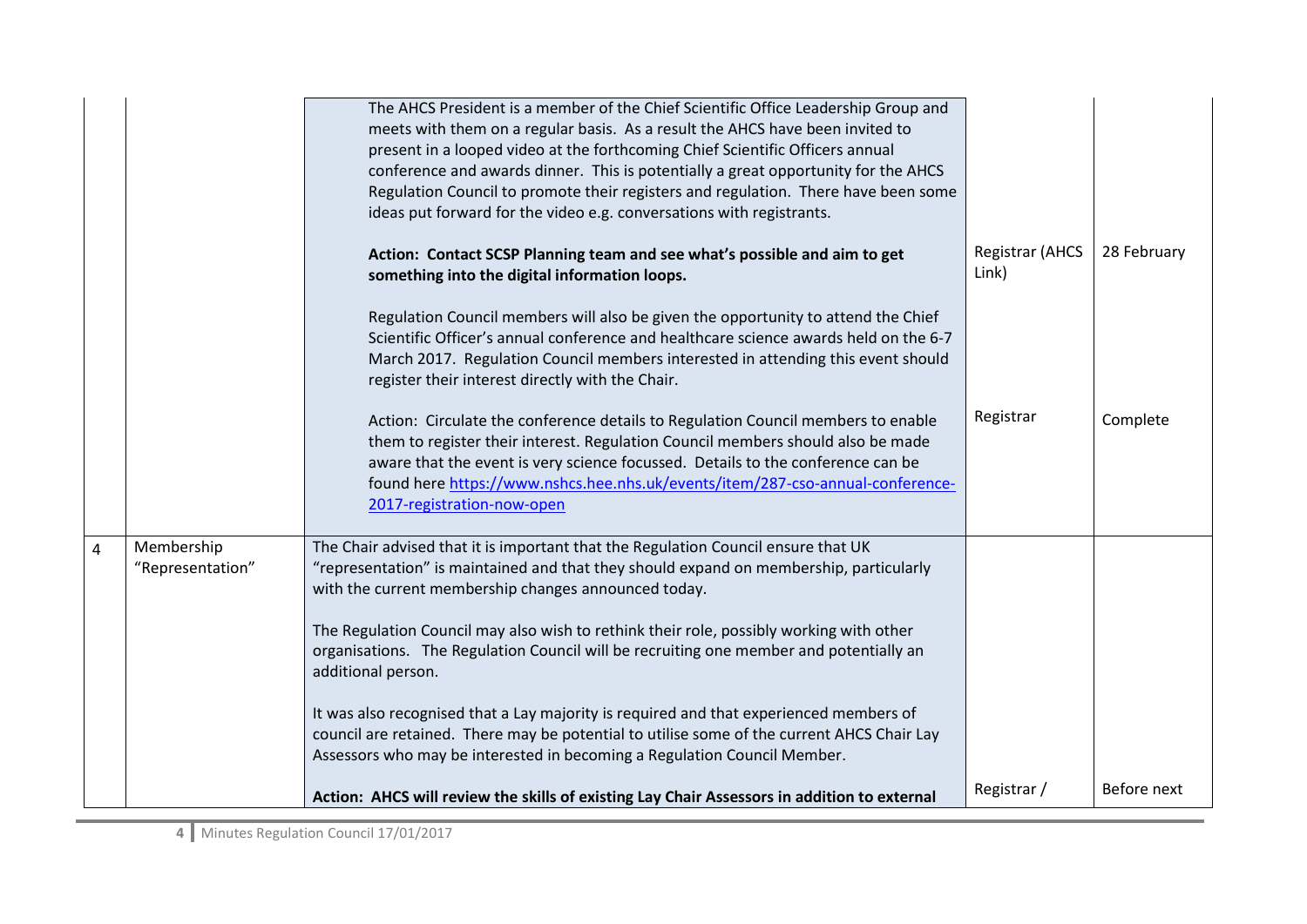|   |                    | recruitment.                                                                                                                                                                                                                                                                                                                                                                                 | Chair                          | meeting       |
|---|--------------------|----------------------------------------------------------------------------------------------------------------------------------------------------------------------------------------------------------------------------------------------------------------------------------------------------------------------------------------------------------------------------------------------|--------------------------------|---------------|
| 5 | Academy Update     | The staff changes were referred to earlier under agenda item 1.                                                                                                                                                                                                                                                                                                                              |                                |               |
|   |                    | The CEO will discuss funding in the private part of the agenda.                                                                                                                                                                                                                                                                                                                              |                                |               |
| 6 | Registrar's report | The Registrar provided an update on the following:                                                                                                                                                                                                                                                                                                                                           |                                |               |
|   |                    | 2016/2017 Renewals: The renewals process is now complete.                                                                                                                                                                                                                                                                                                                                    |                                |               |
|   |                    | CPD Sample Audit: A 3% sample audit is underway asking Registrants to submit an<br>electronic CPD submission. To date submissions are low and a review of how sample audits<br>are conducted in the future may need to be considered.                                                                                                                                                        |                                |               |
|   |                    | Action: The Registrations Administrator to telephone registrants pending their CPD<br>submission to encourage submissions. The deadline for CPD submission is<br>$20th$ January 2017.                                                                                                                                                                                                        | Registrations<br>Administrator | Jan 2017      |
|   |                    | Action: Feedback CPD results to Regulation Council at the next meeting with a view to<br>improving processes. Some extensions have been given and will conclude on the 20 <sup>th</sup> April<br>2017.                                                                                                                                                                                       | Registrar                      | February 2017 |
|   |                    | Reduced graduate joining fee: This has been successful and has encouraged some growth.<br>The CEO advised that AHCS have actively communicated with Colleges, which has been<br>successful. It has been recognised that it is essential to maintain communication with<br>Colleges to promote the graduate discounted rate, which has been set at £5 for their first<br>year's registration. |                                |               |
|   |                    | Action: The AHCS website requires updating to reflect graduate fee. Mark Dixon informed<br>20/02/2017.                                                                                                                                                                                                                                                                                       |                                |               |
|   |                    | Higher Scientist Specialist Training (HSST) Programme: It was reported that there has been<br>an increase in STP equivalence applications as a result of the Higher Scientist Specialist                                                                                                                                                                                                     |                                |               |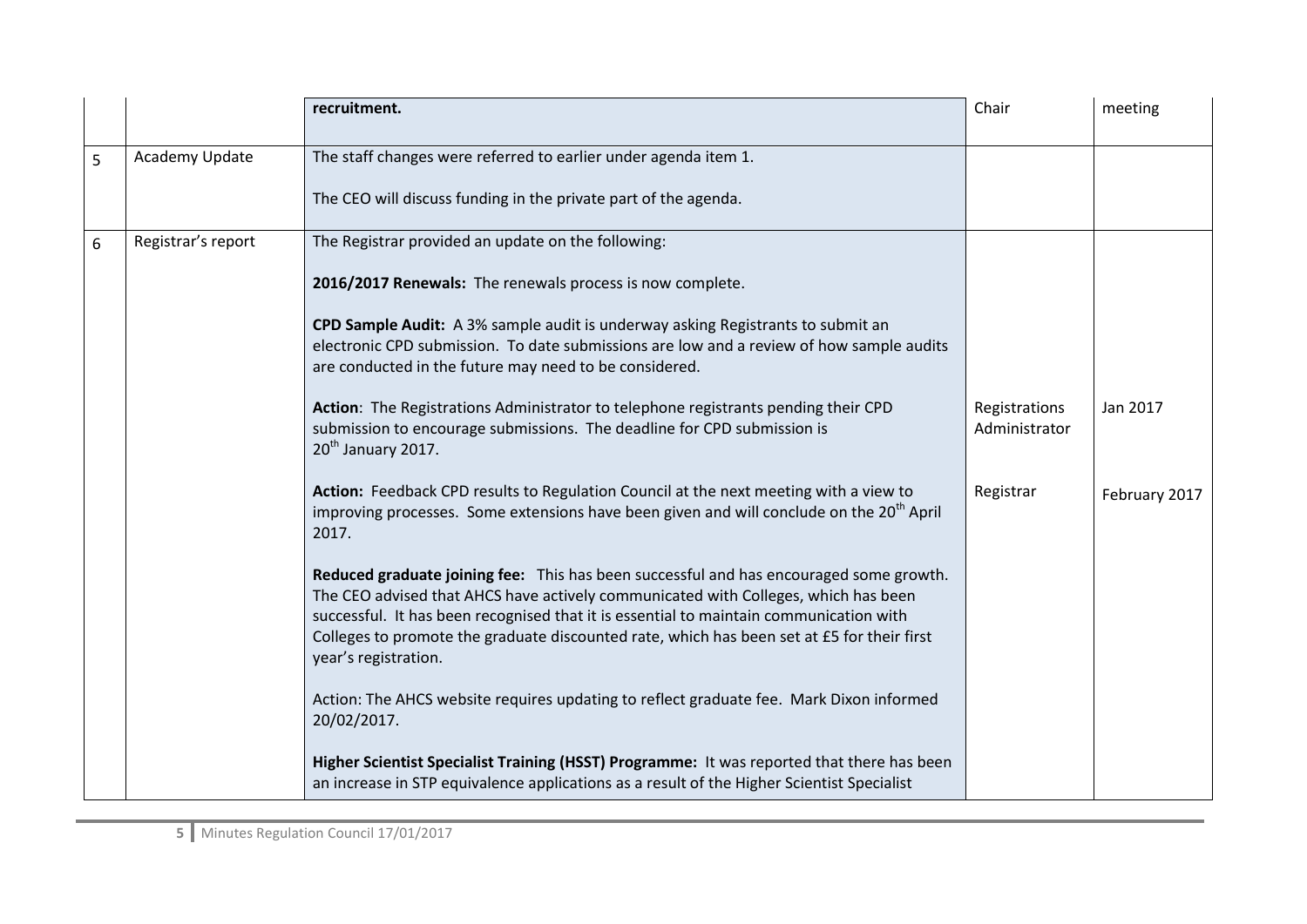| Training Programme. It is a condition for HSST applicants to be registered with the HCPC as<br>a clinical scientist.                                                                                                                                                                      |           |            |
|-------------------------------------------------------------------------------------------------------------------------------------------------------------------------------------------------------------------------------------------------------------------------------------------|-----------|------------|
| The AHCS are also pleased with the significant increase in HSS Equivalence applications<br>following a recent HSS Equivalence launch. Those who had expressed an interest during the<br>pilot have been contacted which has resulted in a number of new applications being<br>created.    |           |            |
| It has been recognised that there needs to be continue focus on assessor recruitment for<br>HSSE assessment which has been successful and is ongoing to meet current demand.                                                                                                              |           |            |
| Ongoing assessor refresher training has been implemented, new assessors have been<br>appointed and the AHCS hopes to implement an E Learning tool in the near future.                                                                                                                     |           |            |
| The Chair suggested that there should be some formal recognition for AHCS assessors and<br>credentialing could be an option. There was some discussion around the definition of<br>credentialing and it was agreed that the Regulation Council should provide a definition as<br>follows: |           |            |
| Action: Produce a draft document which provides definitions of the following types of<br>registration:                                                                                                                                                                                    | Registrar | April 2017 |
| 1. Credentialing<br>2. Register<br>3. Directory                                                                                                                                                                                                                                           |           |            |
| This should include the roles and responsibilities of the AHCS and the AHCS Regulation<br>Council. The draft should be circulated to the Regulation Council in advance of the April<br><b>Regulation Council meeting.</b>                                                                 |           |            |
| <b>STPE Equivalence Process Review:</b> At present 100% of applicants are interviewed;<br>proposals are being drafted to reduce the percentage of interviews conducted.                                                                                                                   |           |            |
| STPE Moderation processes are also under review and require further validation or                                                                                                                                                                                                         |           |            |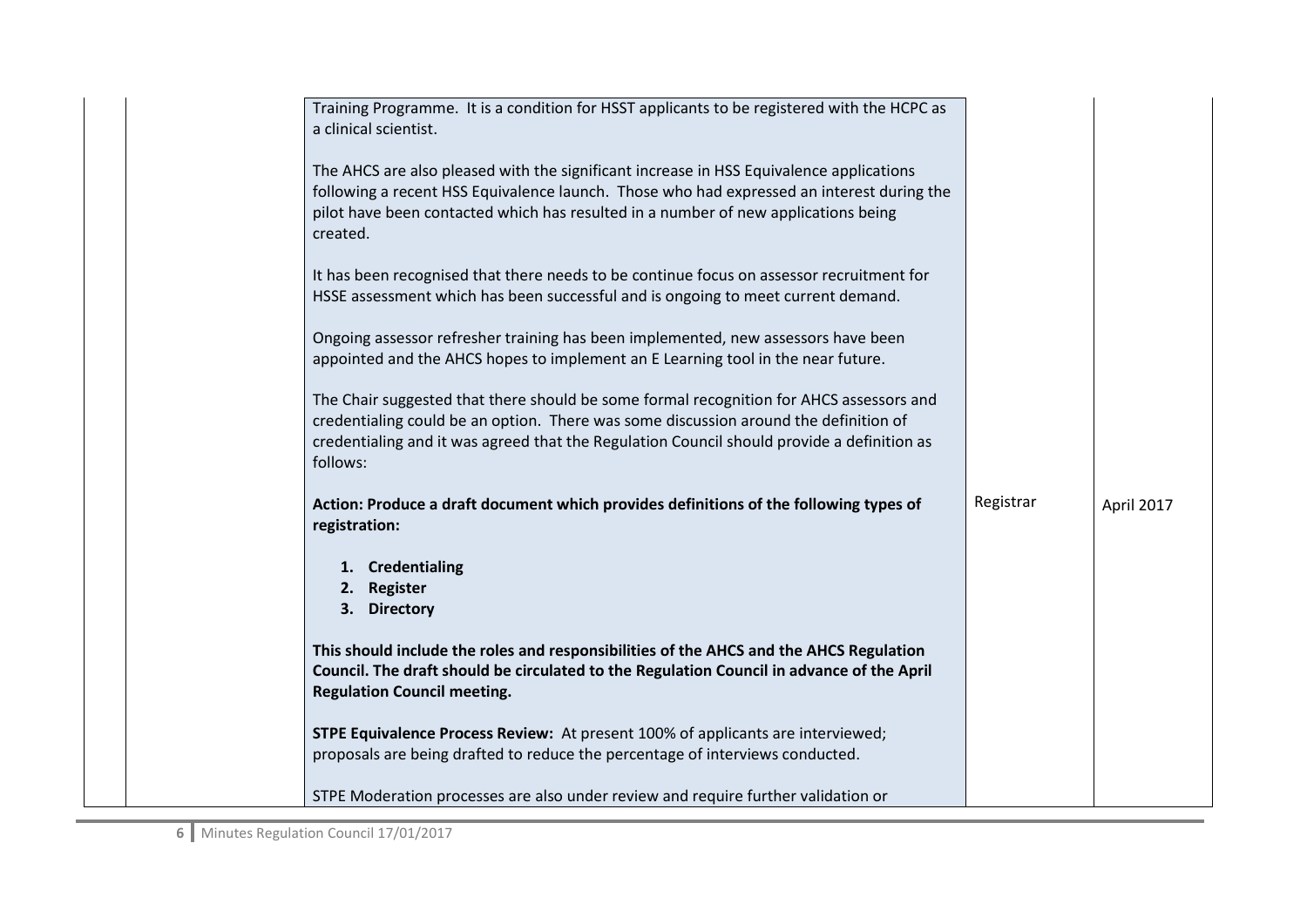|    |                                                                     | understanding of what these will be.                                                                                                                                                                                                                                                                                                                                                                                                                                             |           |               |
|----|---------------------------------------------------------------------|----------------------------------------------------------------------------------------------------------------------------------------------------------------------------------------------------------------------------------------------------------------------------------------------------------------------------------------------------------------------------------------------------------------------------------------------------------------------------------|-----------|---------------|
| 7  | Medical Illustrators -<br>progress                                  | Medical Illustrators: The application has been submitted to the PSA; the Regulation Council<br>will be notified when the formal response has been provided.<br>Action: Update the Regulation Council once the PSA formal response has been received.                                                                                                                                                                                                                             | Registrar | February 2017 |
| 8  | Discussion: Latest PSA<br>Publications                              | The Regulation Council had some discussion around the latest PSA publications. The Chair<br>has produced a draft governance structure which incorporates some of these thoughts and<br>will be discussed in the private part of the meeting.<br><b>Rethought Regulation</b><br>a)<br>b) Feasibility of prohibition order schemes<br>Right touch assurance methodology for assessing and assuring<br>C)<br><b>Rethinking Regulation</b><br>d)                                     |           |               |
| 9  | <b>Annual Plan</b><br>(2016/2017)                                   | Full Annual Plan 2016/2017 - progress<br>a)<br>Progress was discussed in some detail.<br>It was agreed that all rules should be reviewed and published; this will be an agenda<br>item at April's meeting<br>Annual Plan (Revised document for publication on the AHCS website)<br>b)<br>Members reviewed the revised document; all agreed with the amendments and that<br>this could be published.<br>Action: Revised document for publication to be added to the AHCS website. | Registrar | Complete      |
| 10 | The Regulation<br>Council's<br>Communication and<br>Marketing Plan: | a) The Regulation Council's Communication and Marketing Plan Progress<br>AHCS has reviewed the work that they are conducting and as a result has approached other<br>sales and marketing providers.                                                                                                                                                                                                                                                                              |           |               |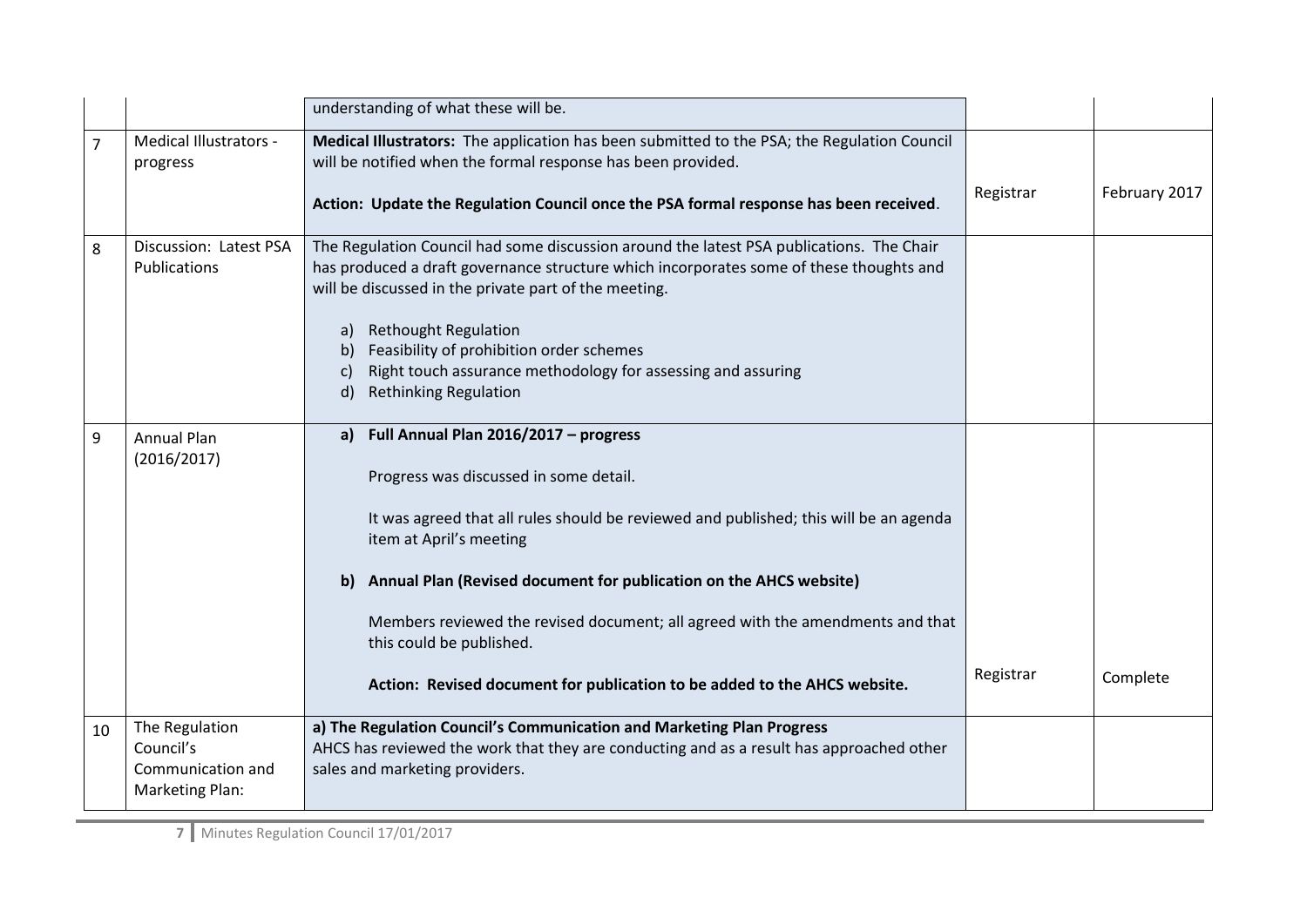| The CEO provided an overview of some of the areas that AHCS will target.                                                                                                                                                                                                                                    |                        |                   |
|-------------------------------------------------------------------------------------------------------------------------------------------------------------------------------------------------------------------------------------------------------------------------------------------------------------|------------------------|-------------------|
| Social Media: Twitter has grown in popularity and has a lot of followers. AHCS needs to<br>review how to grow their Twitter numbers and potentially use other alternative social media<br>sites.                                                                                                            |                        |                   |
| The Chair had published a blog recently which had good feedback and it was felt that the<br>Regulation Council should continue marketing in this area. The Regulation Council agreed<br>that it would be a positive step forward to provide regular monthly blogs to support the<br>social media objective. |                        |                   |
| Action: A professional member volunteered to write the next blog.                                                                                                                                                                                                                                           | Professional<br>Member | February 2017     |
| Websites: IPEM is a good example of an organisation that communicates well via their<br>website to both their internal and external stakeholders. AHCS need to consider how they<br>may improve their web pages to promote their registers.                                                                 |                        |                   |
| AHCS Conference 2017: The AHCS President to confirm whether there will be AHCS<br>Conference during 2017. The AHCS conference is a good platform to promote AHCS<br>Regulation Council and suggestions were put forward to invite key stakeholders should the<br>conference proceed.                        |                        |                   |
| Action: If the conference is scheduled invite the PSA and Regulators to the 2017<br>conference.                                                                                                                                                                                                             | Registrar              | As<br>appropriate |
| <b>AHCS PPI discussions</b><br>The Chair discussed the paper that had been submitted from David Bennett and informed<br>members that she would contact him directly for further discussion.                                                                                                                 | Chair                  | End of March      |
| Action: Chair to discuss action required for the PPI discussions.                                                                                                                                                                                                                                           |                        |                   |
| Glasgow Caledonian University: The Chair referred to a paper named 'Recommendation to<br>the Regulation Council'. Members confirmed that this has not been circulated. The Chair<br>provided an overview of the document for the Regulation Council to consider.                                            |                        |                   |